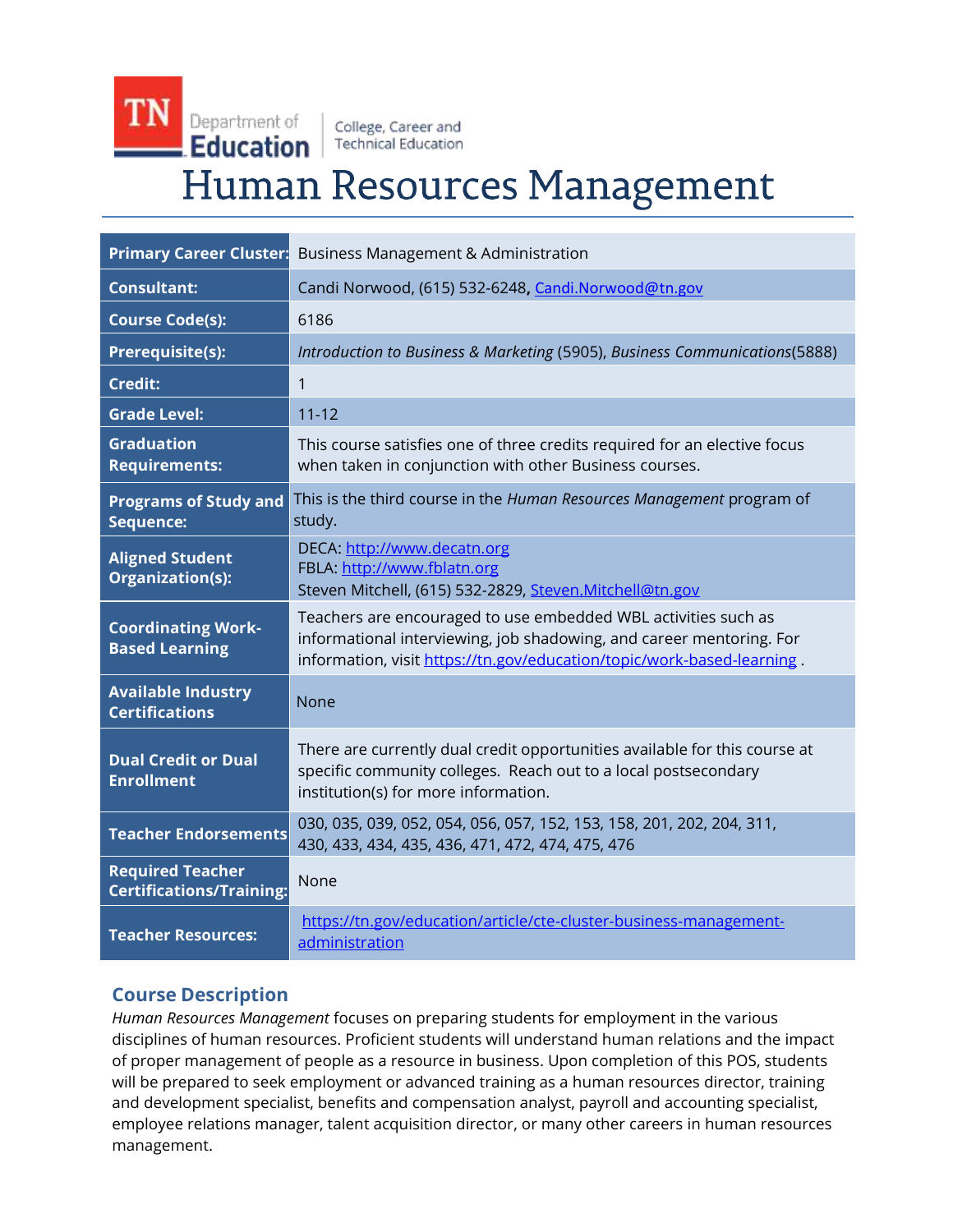## **Program of Study Application**

This is a capstone course in the *Human Resources Management* program of study. For more information on the benefits and requirements of implementing this program in full, please visit the Business Management & Administration website at [https://tn.gov/education/article/cte-cluster](https://tn.gov/education/article/cte-cluster-business-management-administration)[business-management-administration.](https://tn.gov/education/article/cte-cluster-business-management-administration)

### **Course Standards**

#### **Business Leadership and Strategy**

- 1) Describe the process of developing a mission statement and vision for an organization and how these key components impact day to day functions and affect employee morale. Research and identify the mission statement and vision of several companies and compare and contrast the differences between them (such as small company versus large company, for profit organization versus nonprofit organization, etc.). Create a new, or recommend updates to an existing, mission statement and vision for an identified business by summarizing information gleaned from observations, print articles, and internet searches about the specific aspirations, beliefs, and values of the company.
- 2) Summarize characteristics of, and distinguish between, different leadership styles (such as autocratic, democratic, participative, transformational, etc.). Drawing on information from research, illustrate the pros and cons of identified leadership styles and the affect that each style has on employee performance, engagement, and morale.
- 3) Identify the role of human resources in business and identify separate functions within the human resources department. Compare and contrast the differences between human resources departments in large organizations, midsize organizations, and small organizations. Discuss the way that the functions of a human resources department interplay and are dependent on one another.

#### **Recruiting and Talent Acquisition**

- 4) Investigate the recruitment sources for businesses and organizations to advertise open positions for employment. Discuss the pros and cons of different types of advertisements (such as newspaper advertisements, electronic job board advertisements, social media advertisements, etc.). Analyze the elements of a job posting and create a sample posting for an identified position.
- 5) Recognize selection tools (such as interviews, tests, and reference and background checks) utilized in the selection of a candidate for a position and explain how these tools are used. Research different ways that companies conduct interviews and how candidates progress through an interview process. Compare and contrast the hiring process in different size (large, midsize, and small) businesses. Discuss how an organization determines that they have found the right candidate for an open position as this relates to job description and skills set required for different positions. Practice through role play (as interviewer and interviewee) the process of interviewing for a position.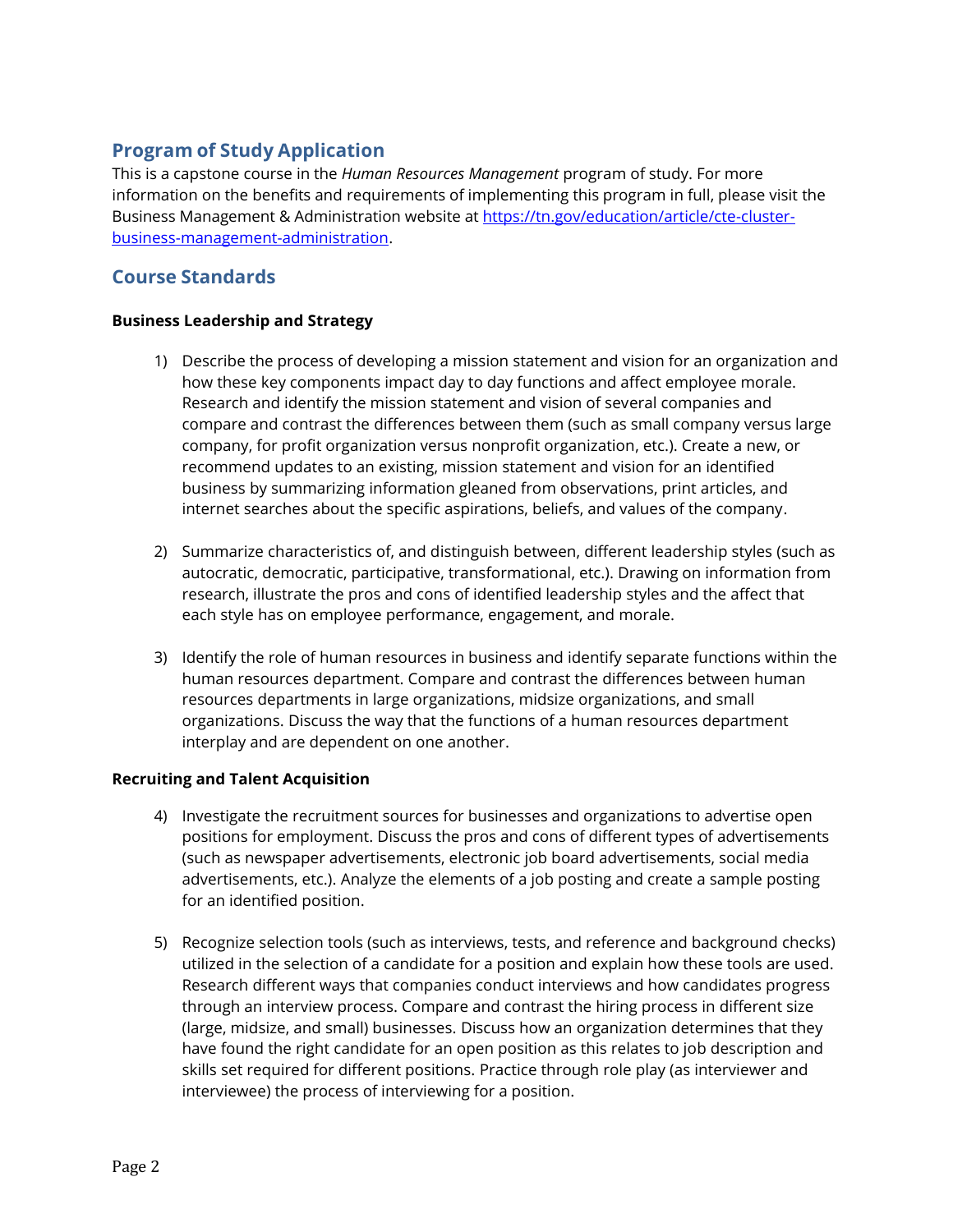6) Identify legislation (such as the Americans with Disabilities Act, Genetic Information Nondiscrimination Act, Age Discrimination in Employment Act, etc.) that affects the recruitment and selection process. Research to find a number of specific employment tools (such as questionnaires, tests, etc.) and evaluate these tools based on existing legislation.

#### **Employee Relations**

- 7) Discuss the importance of positive morale in the workplace and the consequences of negative morale. Identify strategies to build an atmosphere of teamwork and ways to encourage the full engagement of employees. Conduct research to find organizations with reputations for great employee morale and identify factors that contribute to the positive atmosphere in these places.
- 8) Compare and contrast different types of performance reviews and their impact on employees and the organization. Identify strategies utilized to deal with employees who exhibit indicators of poor performance (such as tardiness, unreliability, improper dress, difficulty working with others customers, etc.) and consequences for such performance. Explore strategies used to motivate employees to do their best work.
- 9) Examine the onboarding process for new employee in different types (such as large corporation, small business, government organization, etc.) of businesses. Compare and contrast what parts of this process are constant and which differ depending upon the organizational type, size, structure, etc. Discuss the effect that a proper onboarding process has on retention of employees.
- 10) Investigate the expectations (such as attendance, requesting leaves of absence, professional dress, standards of behavior, confidentiality, etc.) that a business/organization has for employees. Research to determine the differences in expectations among various types of jobs as defined by the industry (such as medical, business, agriculture, criminal justice, human services, technology, automotive, etc.) of which they are a part.

#### **Employee Benefits and Compensation**

- 11) Explore different employment categories (such as regular full-time, regular part-time, exempt, non-exempt, temporary full-time, temporary part-time, contingent/on-call, etc.) and how these categories determine wages and other compensation. Identify different types of pay related to merit, overtime, commission, etc., pay scales, salary grades, and ways other than wages earned (such as bonuses, incentives, use of company vehicle, employer paid insurance premiums, etc.) that employees are compensated. Compare and contrast the payroll function of human resources departments in organizations of different sizes (small business, medium size organization, large corporation, etc.).
- 12) Demonstrate knowledge of a variety of benefits for employees (such as different types of leave, insurance, retirement plans, etc.). Describe annual leave, sick leave, family and medical leave, military leave, administrative leave, extended sick leave, and other types of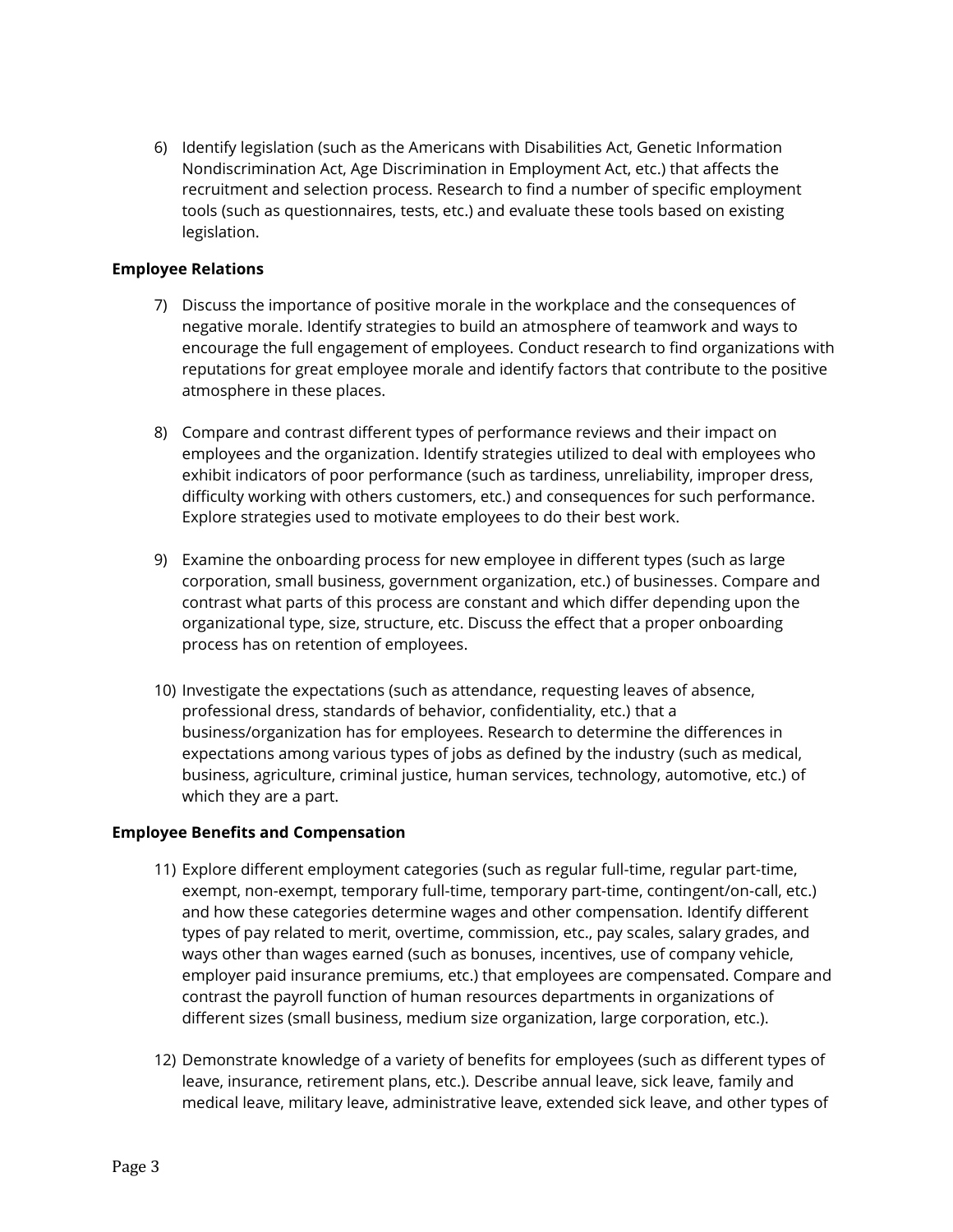leave. Examine different types of employer provided insurance (such as medical, dental, vision, etc.) and compare and contrast the employee benefit, relative to organization size, with regard to insurance. Discuss retirement plans for employees including types available, employer contributions, and required employee contributions.

13) Discuss benefits other than leave, insurance, and retirement plans available to employees such as purchase discount programs, tuition reimbursement, provision of uniforms, employee recognition and service awards, employee assistance programs, onsite childcare, etc. Differentiate between the ability of different size organizations (small business, medium size organization, large corporation, etc.) to offer such benefits to employees.

#### **Organizational Development**

- 14) Examine different types of training and professional development for employees. Differentiate between onsite and offsite training and determine the positive and negative aspects of each. Discuss the necessity for businesses to provide consistent and timely training and professional development as it relates to advances in technology, growth and expansion of the business, changes in policy or various legal considerations, and other such factors.
- 15) Identify areas of industry (such as medical, business, agriculture, criminal justice, human services, technology, automotive, etc.) and distinguish differences in the professional setting in each industry. Investigate 21<sup>st</sup> Century/soft skills necessary for employment in any industry and create a graphic of these skills to include an in depth description of each. Compare and contrast the differences in training and development offered for employees of each industry identified.
- 16) Discuss why professional development is a shared responsibility between a business and an employee. Research to construct a list of various types of professional development opportunities and categorize each as the responsibility of either the employer or the employee. Describe the relationship between lifelong learning and professional development.
- 17) Investigate the changing conditions of the work environment and discuss different types (such as working in an office, working from home, working from a vehicle, working internationally, etc.) of work environments. Describe the positive and negative aspects of each type of work environment identified.

#### **Diversity in the Workplace**

18) Examine the aging workforce and the challenges associated with multigenerational employee working together. Identify other areas of diversity (such as cultural, work styles, emotional intelligence, religion, etc.) in the workplace and describe the positive and negative aspects of each with regard to contribution of best practices, diversity challenges, strategic teambuilding, and employees working well together.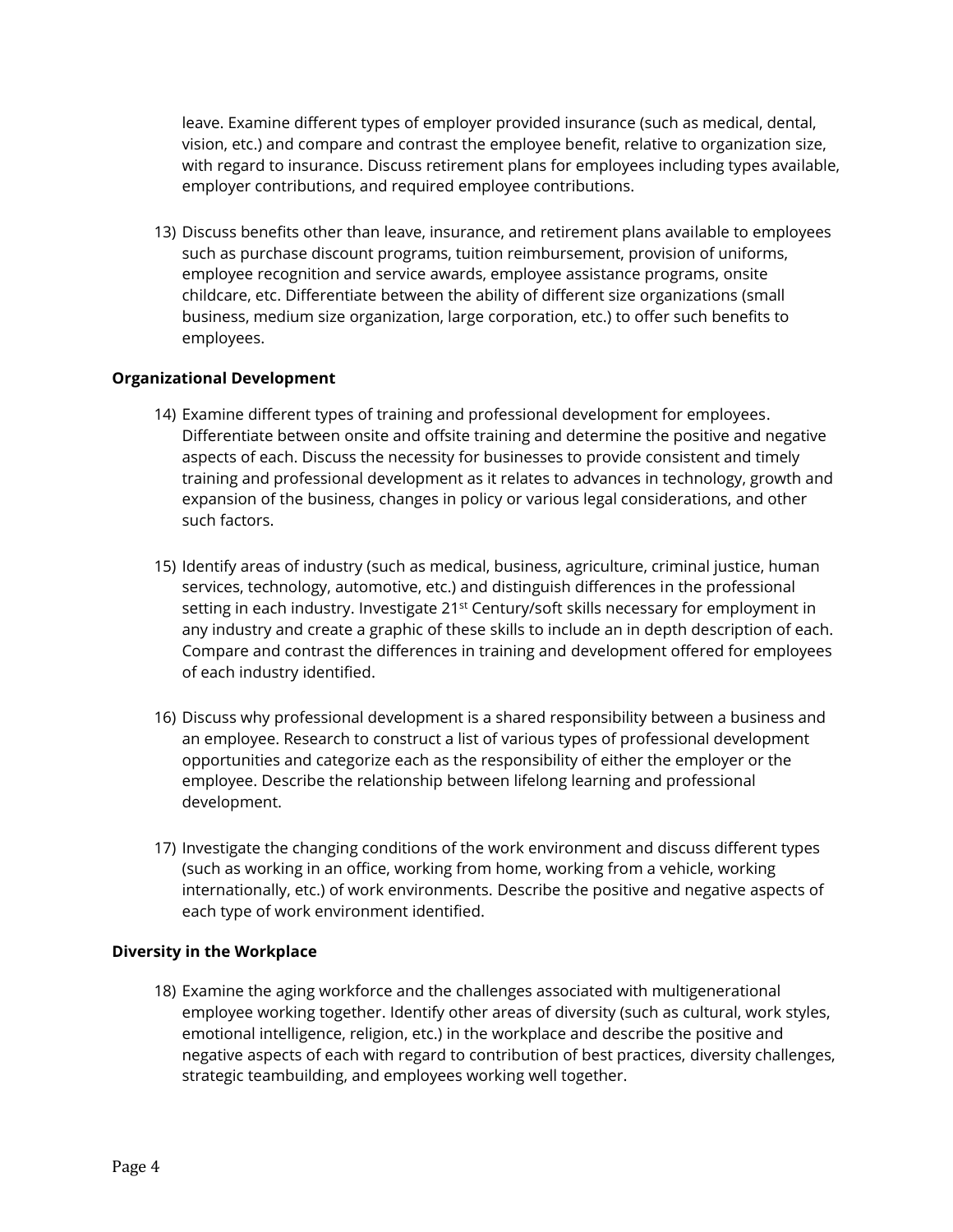- 19) Explain the power of diversity of thought (the idea of more than one way) and how this applies to building a cohesive workforce. Describe how identity, culture, and experience inform the contributions of employees in the workplace. Conduct research to find organizations with positive relationships among diverse employee populations and report the strategies employed successfully by these organizations.
- 20) Recognize legislation, resources, or policies (historical and current such as the Hire More Heroes Act, hireimmigrants.ca, The Urban League, etc.) which encourage the hiring of employees from special and/or minority populations. Discuss ways to advertise positions with an emphasis on details that will attract a diverse pool of candidates and cultural sensitivity when describing what makes an organization a good place to work.

#### **Labor Relations**

- 21) Identify the tasks and responsibilities of labor unions for a variety of industries and describe the advantages and disadvantages of joining a union. Differentiate between employer actions in unionized and non-unionized organizations. Discuss the challenges faced by businesses where there is union representation for employees.
- 22) Describe the meaning of the phrase "right to work" and discuss the implications for employees of this statute. Distinguish the difference among right to work laws from state to state. Form an opinion based on this research as to which states have laws in place that best protect employees. Create a graphic to reflect your research and opinion regarding right to work states.
- 23) Conduct research to identify a variety of unfair labor practices (ULP) as defined by the National Labor Relations Acts (NLRA), Federal Labor Relations Authority, and other labor laws/entities. Through the examination of case studies (court cases, etc.), describe the unfair labor practice, the filing of charges, the investigation and processing of the charge, and the issuance of complaint and settlement, and (possibly) the hearing and decision (if a case is not settled following the issuance of complaint).

#### **Ethics, Legal Issues, Safety and Security**

- 24) Summarize the role of the U. S. Equal Employment Opportunity Commission (EEOC) in enforcing federal laws that make it illegal to discriminate against a job applicant or an employee because of race, color, religion, sex (including pregnancy, gender identity, and sexual orientation), national origin, age (40 or older), disability, or genetic information. Discuss employers that are covered by EEOC and the role and authority of EEOC in investigating charges of discrimination against employers who are covered by the law.
- 25) Define the phrase "employment at will" and discuss the origins of this policy. Explain the implications on employees of this practice and summarize the pros and cons associated with this. Identify any known exceptions to this rule and describe how these exceptions differ from state to state.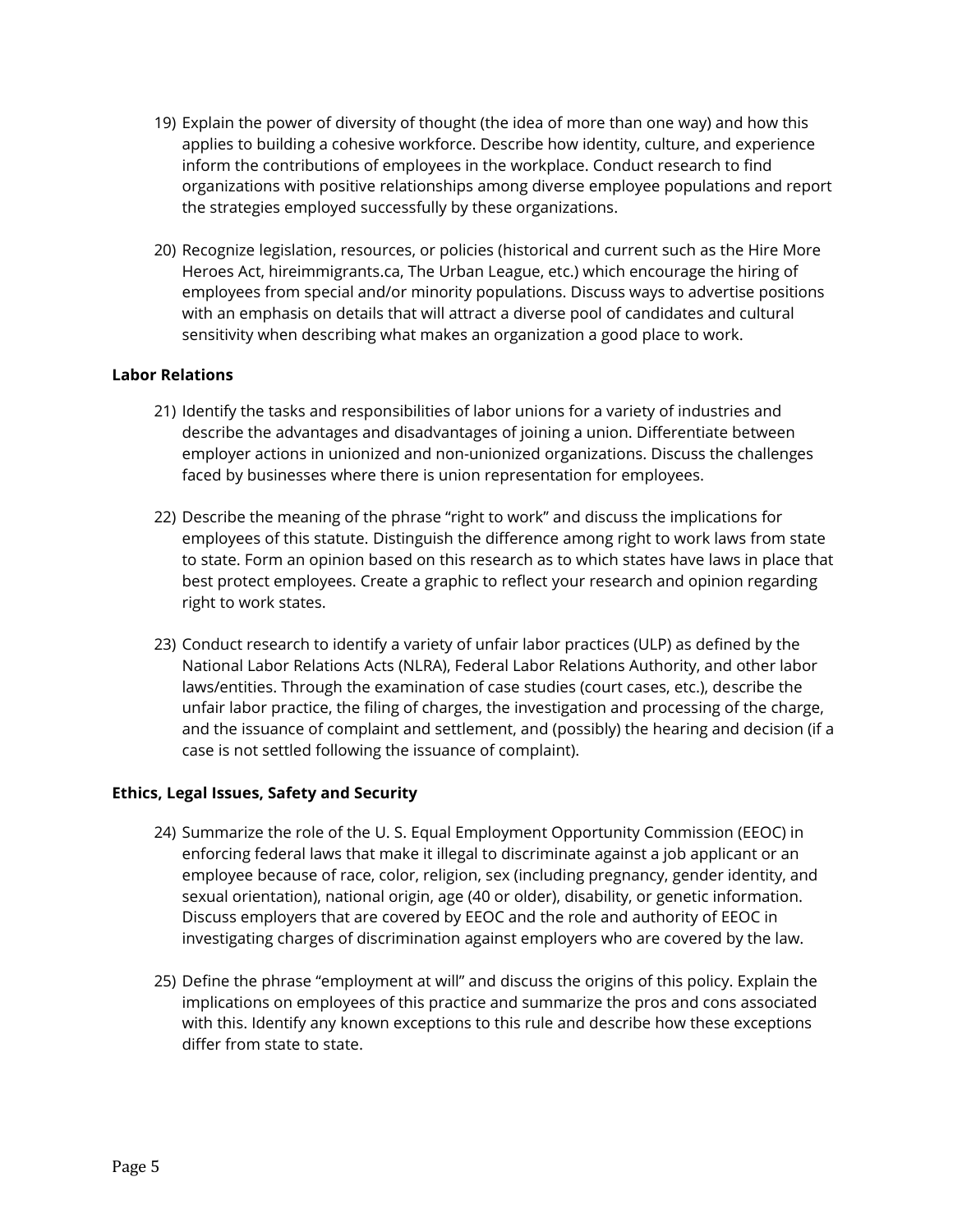- 26) Conduct research to find employment policies (such as policies related to harassment, drug use, data breaches, etc.) which, when violated, can result in legal ramifications. Identify these policies and research the possible consequences for violation of such policies in the workplace.
- 27) Identify other safety and security policies (such as acceptable use, use of social media, personal calls, company vehicle use, solicitation, etc.) in place at businesses and discuss the differences between the policies in various industries and in organizations of different (small business, medium size organization, large corporation, etc.) sizes. Investigate to find Codes of Conduct that represent businesses in different industries and industries of different sizes.

#### **Global Human Resources**

- 28) Define the concept of human resource planning and discuss outsourcing as it relates to this concept. Identify companies in the United States that rely heavily on the outsourcing of jobs and explain why the practice of outsourcing is beneficial for these organizations. Create a graphic that reflects your findings.
- 29) Investigate labor laws in various countries and discuss the impact that such laws have on conducting business across the globe. Compare and contrast the ease/difficulty of conducting business in different countries as determined by labor laws, cultural practices, and international politics.
- 30) Conduct research to identify top international employers and discuss what strategies and business practices are utilized by these employers to ensure their success. Evaluate these practices and discuss the possibilities for their use among other international employers.

#### **Career Exploration of Human Resources Management Careers**

- 31) Explore careers in Human Resources Management and research the job descriptions and typical activities of major professions in this area such as human resources director, training and development specialist, benefits and compensation analyst, payroll and accounting specialist, employee relations manager, talent acquisition director, and more. Produce a career pathways chart or other graphic detailing the aptitudes and training required for careers of interest. Upon completion of the chart, conduct a self-assessment of aptitudes, interests, and personality aligned to careers; then devise a tentative career plan to reach employment goals based on the research conducted.
- 32) Conduct a job market search for one of the careers selected in the preceding standard by browsing print and online job boards and vacancy announcements. Consider factors such as local industry needs, projected annual openings, and prospects for growth when researching specific occupations. Synthesize findings to create a report comparing three or more job openings within the selected career, based on the following criteria: (1) education/certification requirements, (2) recommended years of experience, (3) salary and benefits, and (4) expected roles and responsibilities outlined in the vacancy announcement.